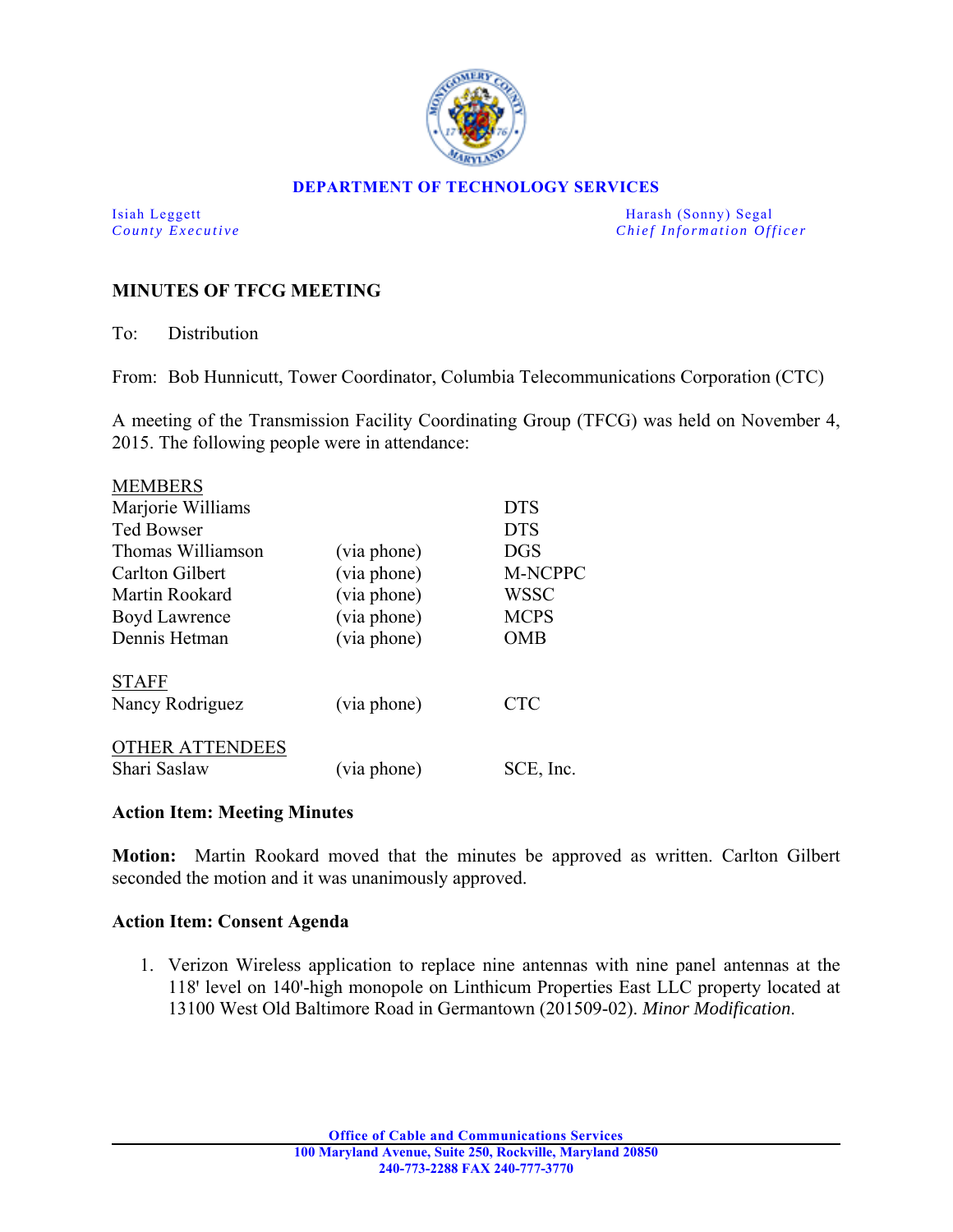- 2. T-Mobile application to add one dish antenna at the 147' level on a 188'-high monopole on Timothy McDonnell property located at 20315 Georgia Avenue in Silver Spring (201511-03). *Minor Modification*.
- 3. AT&T application to remove three antennas and replace with three panel antennas at the 206' level on a 212'-high self-support tower on WSSC property located at 23720 Log House Road in Gaithersburg (201511-04). *Minor Modification*. *Conditioned on the applicant providing written approval from WSSC that they approve of the attachment at the time of permitting*
- 4. AT&T application to replace three antennas with three panel antennas at the 105' level on a 140'-high water tank on WSSC property located at 21701 Ridge Road in Germantown (201511-05). *Minor Modification*. *Conditioned on the applicant providing written approval from WSSC that they approve of the attachment at the time of permitting*
- 5. AT&T application to replace three antennas with three panel antennas at the 110' level on a 102'-high water tank on WSSC property located at 7005B Radnor Road in Bethesda (201511-06). *Minor Modification Conditioned on the applicant providing written approval from WSSC that they approve of the attachment at the time of permitting*
- 6. T-Mobile application to replace three antennas with three panel antennas at the 104' level on a 128ꞌ-high monopole on Argyle Land Company property located at 14600 Argyle Club Road in Silver Spring (201511-07). *Minor Modification.*
- 7. T-Mobile application to replace three antennas with three panel antennas at the 193' level on a 225'-high self-support tower on Douglas and Robin L. Lechlider property located at 6300 Damascus Road in Gaithersburg (201511-08). *Minor Modification*.
- 8. T-Mobile application to replace three antennas with three panel antennas at the 135' level on a 173'-high monopole on Montgomery Council K-C Building Corp. property located at 17001A Overhill Road in Rockville (201511-09). *Minor Modification*.
- 9. T-Mobile application to add one dish antenna at the 136' level on a 144'-high monopole on Kenneth Shumaker property located at 16700 Barnesville Road in Dickerson (201511- 11). *Minor Modification*.
- 10. T-Mobile application to add one dish antennas at the 170' level on a 170'-high monopole on Andrew P. Austin property located at 18743 New Hampshire Avenue in Ashton (201511-12). *Minor Modification*.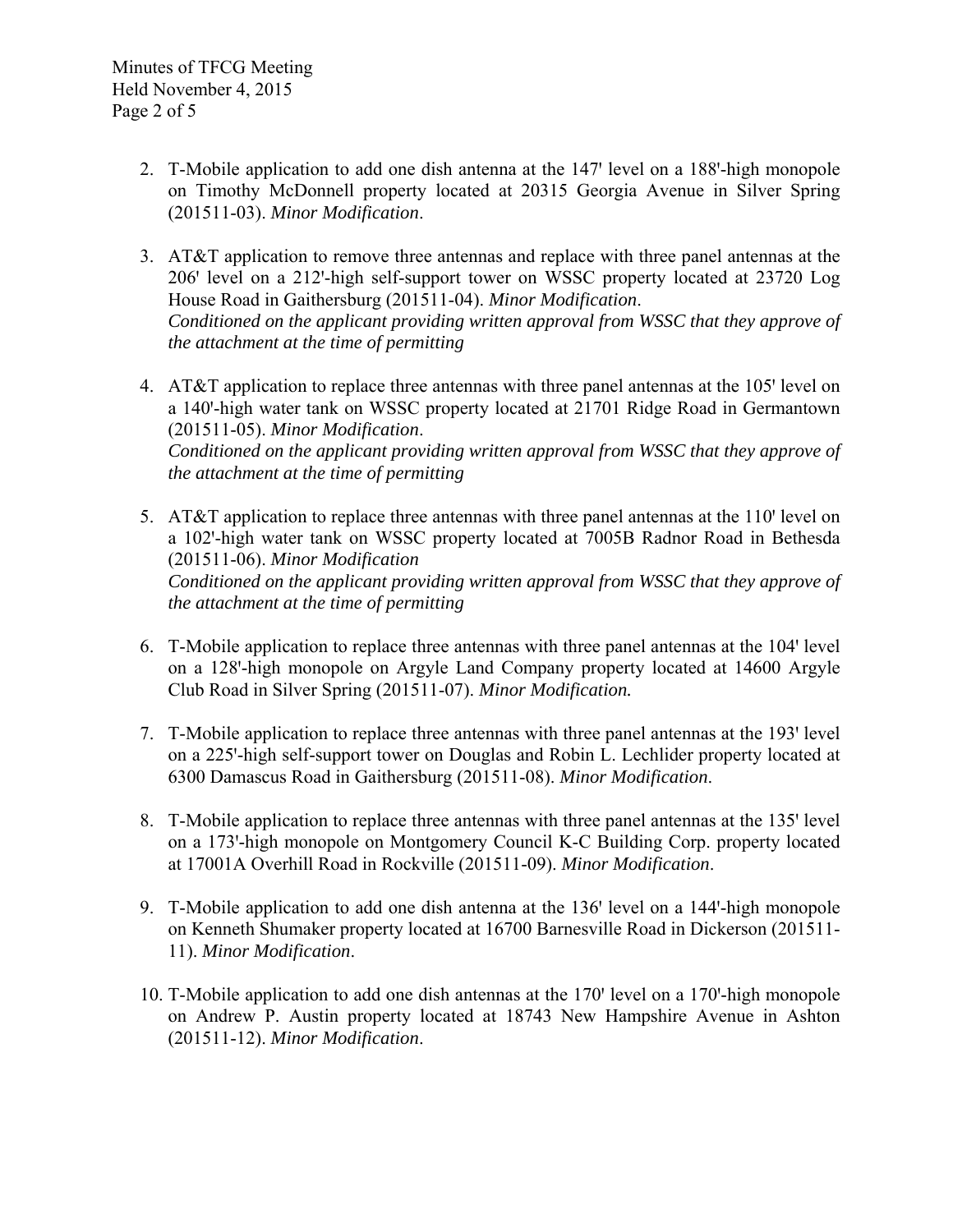- 11. T-Mobile application to replace three antennas with three panel antennas at the 72' level on a 58ꞌ-high office building on USPS property located at 10130 Democracy Boulevard in Potomac (201511-13). *Minor Modification*.
- 12. T-Mobile application to add three panel antennas at the 210' level on a 202'-high apartment building on Old Columbia Pike Ltd Partnership property located at 11700 Old Columbia Pike in Silver Spring (201511-14). *Minor Modification*.
- 13. T-Mobile application to replace three antennas with three panel antennas at the 105' level and relocate three antennas from the 96' level to the 105' level on a 110'-high monopole on Silver Spring YMCA property located at 9800 Hastings Drive in Silver Spring (201511-15). *Minor Modification*.
- 14. T-Mobile application to add three panel antennas at the 141' level on a 215'-high water tank on WSSC property located at 2201 Industrial Parkway in Silver Spring (201511-16). *Minor Modification*. *Conditioned on the applicant providing written approval from WSSC that they approve of the attachment at the time of permitting*
- 15. T-Mobile application to add three panel antennas at the 57' level inside a stealth canister atop a 54'-high apartment building on Southern Management property located at 1415 Hampshire West Court in Silver Spring (201511-17). *Minor Modification.*
- 16. T-Mobile application to add three panel antennas at the 215' level atop a 230'-high office building on Clark Office Bldg LP property located at 7500 Old Georgetown Road in Bethesda (201511-18). *Minor Modification*.
- 17. T-Mobile application to replace three antennas with three panel antennas at the 40' level inside the church steeple on First Alliance Church property located at 14500 New Hampshire Avenue in Silver Spring (201511-19). *Minor Modification*.
- 18. T-Mobile application to add three panel antennas at the 116 level on a 120-high monopole on Lee Development Group property located at 3901 Aspen Hill Road in Wheaton (201511-20). *Minor Modification*.
- 19. Verizon Wireless application to replace six antennas with six panel antennas at the 100' and 106<sup>'</sup> levels on a 116'-high water tank on WSSC property located at 17710 Buehler Road in Olney (201511-21). *Minor Modification*. *Conditioned on the applicant providing written approval from WSSC that they approve of the attachment at the time of permitting*
- 20. Verizon Wireless application to replace six antennas with six panel antennas at the 130 level on a 124'-high apartment building on Rock Creek Terrace LP property located at 12630 Veirs Mill Road in Rockville (201511-22). *Minor Modification.*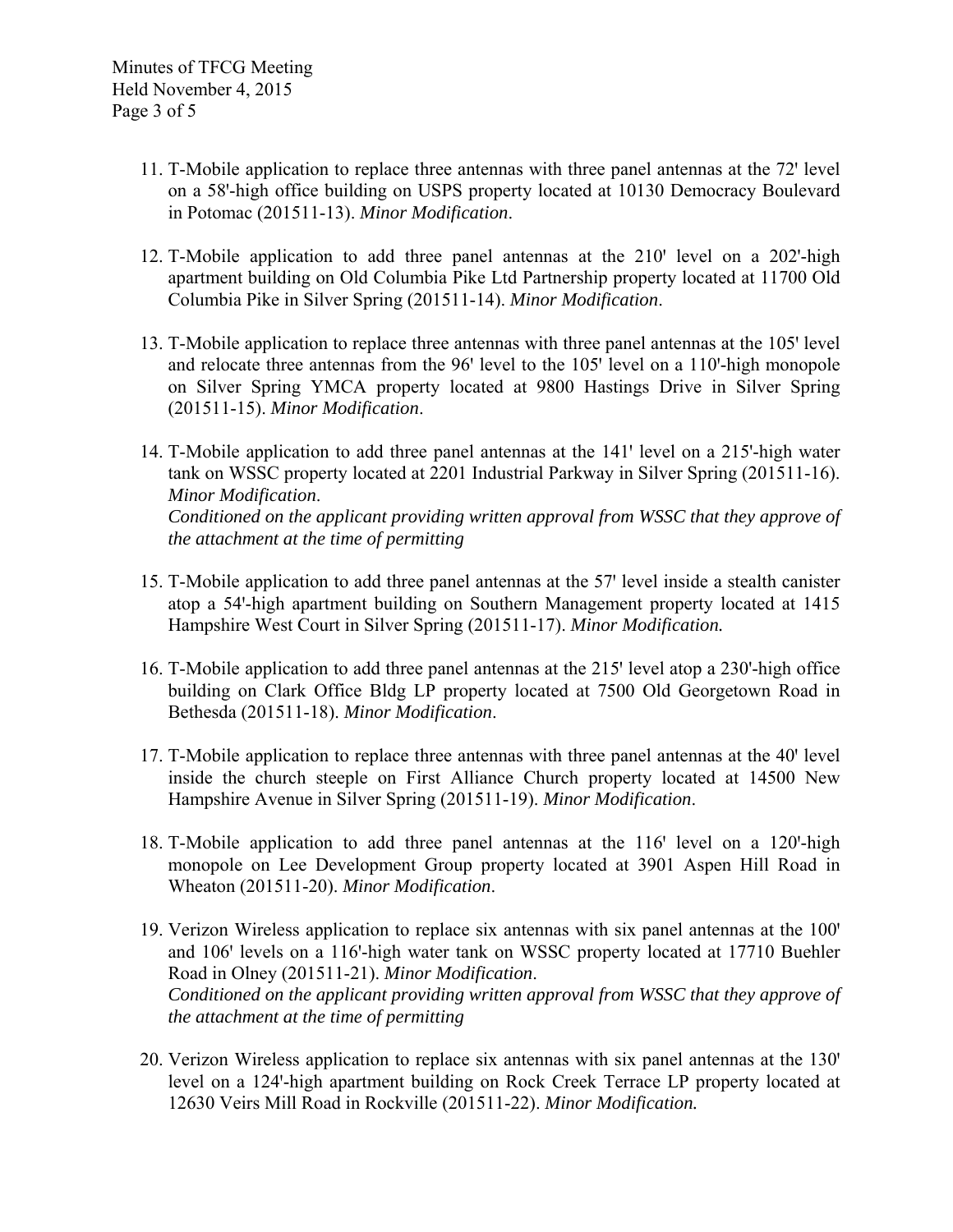- 21. Verizon Wireless application to attach one omni-directional antenna at the 39' level on a 36'-high storage facility on Public Storage property located at 10717 Hillwood Drive in Silver Spring (201511-23). *Co-location*.
- 22. Verizon Wireless application to replace six antennas with six panel antennas at the  $111'$ level on a 115'-high water tank on WSSC property located at 1945 Seminary Place in Silver Spring (201511-24). *Minor Modification*. *Conditioned on the applicant providing written approval from WSSC that they approve of the attachment at the time of permitting*
- 23. Verizon Wireless application to replace nine antennas with nine panel antennas at the 97' level on a 90'-high condominium on Sudbury House Condominium Association located at 2100 Washington Avenue in Silver Spring (201511-25). *Minor Modification*.
- 24. Verizon Wireless application to replace six antennas with six panel antennas at the 107 level on a 120'-high monopole on Baptist Home for the Children property located at 6301 Greentree Road in Bethesda (201511-27). *Minor Modification*.
- 25. Verizon Wireless application to replace six antennas with six panel antennas at the 146 level on a 160'-high building on SNH CCMD Properties LLC property located at 8100 Connecticut Avenue in Chevy Chase (201511-28). *Minor Modification*.

**Motion:** Thomas Williamson moved that all items on the Consent Agenda be recommended. Ted Bowser seconded the motion and it was unanimously approved.

# **Regular Agenda:**

1. Verizon Wireless application to replace six antennas with six panel antennas at the 112' level on a 105'-high water tank on WSSC property located at 7005B Radnor Road in Bethesda (201511-26). *Minor Modification*. *Conditioned on the applicant providing written approval from WSSC that they approve of the attachment at the time of permitting* 

Margie Williams asked that this application be pulled from the Consent Agenda to give the committee a chance to discuss WSSC comments. Martin Rookard with WSSC noted that the latitude/longitude and land owner listed on Page 1 of the application is not correct. Shari Saslaw with Verizon Wireless said they would look into the issues with the application and refile. Ms. Williams asked that the committee table the application and hold for the next meeting while Verizon addresses WSSC's concerns.

**Motion:** Martin Rookard moved that this item be tabled. Ted Bowser seconded the motion and it was unanimously approved.